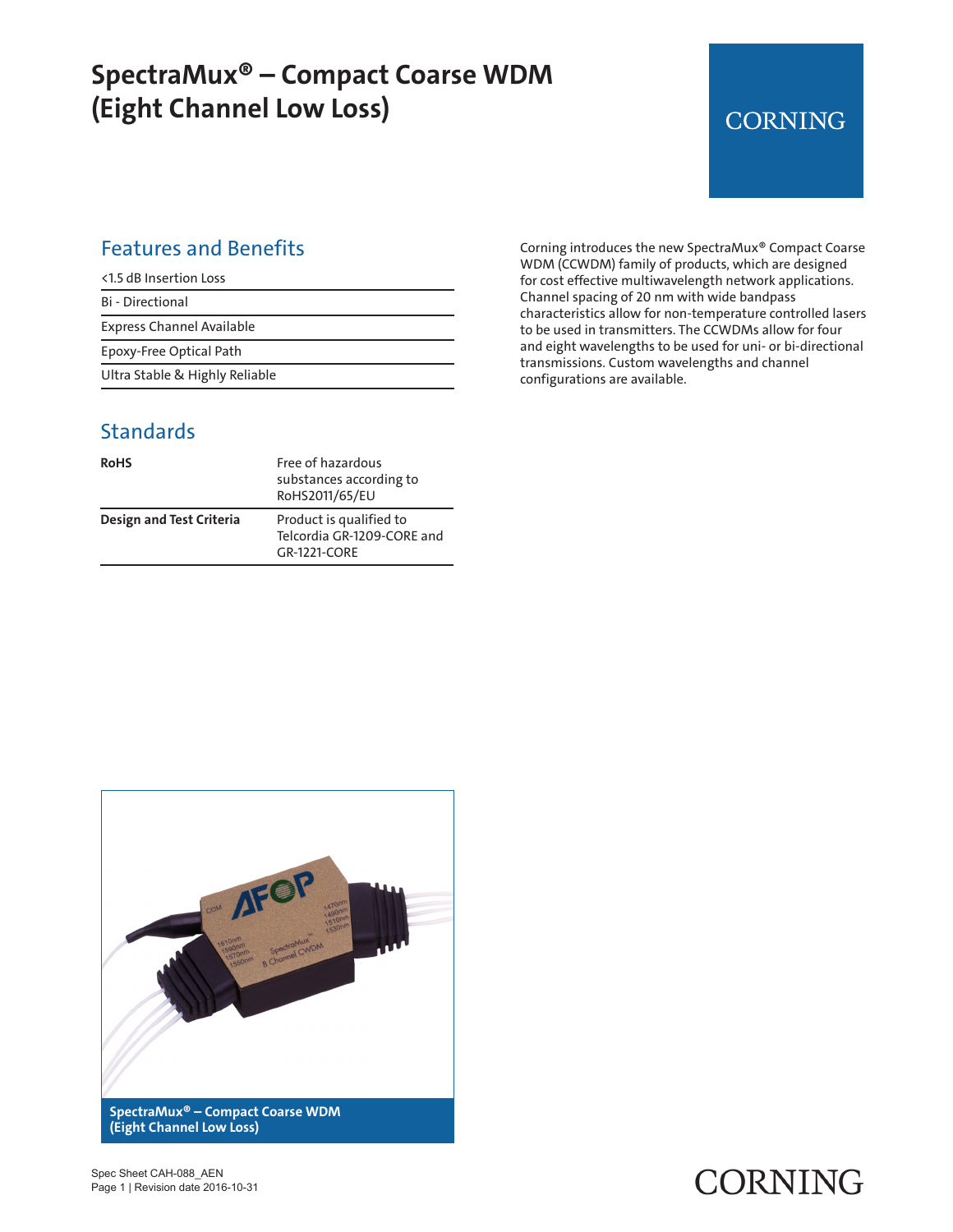## **SpectraMux® – Compact Coarse WDM (Eight Channel Low Loss)**

### **CORNING**

#### Specifications

| <b>Parameters (Eight-Channel</b><br>Low Loss) | <b>Minimum</b>  | <b>Typical</b>                                         | <b>Maximum</b>    |
|-----------------------------------------------|-----------------|--------------------------------------------------------|-------------------|
| Center Wavelength λc                          |                 | 1471, 1491, 1511, 1531 nm<br>1551, 1571, 1591, 1611 nm |                   |
| <b>Pass Channel Insertion Loss</b>            |                 | 1.0 dB                                                 | 1.5 dB            |
| Express Channel Insertion Loss (Optional)     |                 | 1.0 dB                                                 |                   |
| Passband Width                                | $13 \text{ nm}$ | $15 \text{ nm}$                                        |                   |
| <b>Passband Flatness</b>                      | 0.3 dB          |                                                        |                   |
| Adjacent Channel Isolation                    | 30dB            | 40dB                                                   |                   |
| Non-Adjacent Channel Isolation                | 45 dB           | 50 dB                                                  |                   |
| <b>Optical Return Loss</b>                    | 45dB            | 50 dB                                                  |                   |
| Directivity                                   | 55 dB           |                                                        |                   |
| <b>PDL</b>                                    |                 |                                                        | 0.2 db            |
| <b>PMD</b>                                    |                 |                                                        | 0.2 <sub>ps</sub> |
| Maximum Maximum Optical Power                 |                 | 300 mW                                                 |                   |
| <b>Operating Temperature Range</b>            |                 | $-5^{\circ}$ C to $+65^{\circ}$ C                      |                   |
| Storage Temperature Range                     |                 | -40 $^{\circ}$ C to +85 $^{\circ}$ C                   |                   |
| Tensile Load (900 µm Buffered)                |                 | 5N Maximum                                             |                   |
| *Specifications do not include connector loss |                 |                                                        |                   |

| Packaging Dimensions   | Fiber Type                                                      | Pigtail Length |
|------------------------|-----------------------------------------------------------------|----------------|
| $41$ mm x 28 mm x 6 mm | Fiber Type: Corning <sup>®</sup> SMF-28e® or compatible, 900 µm | 1 m (Standard) |



**Corning Optical Communications LLC • PO Box 489 • Hickory, NC 28603-0489 USA 800-743-2675 • FAX: 828-325-5060 • International: +1-408-736-6900 • www.corning.com/opcomm/oem • Email: oemsales@corning.com** Corning Optical Communications reserves the right to improve, enhance, and modify the features and specifications of Corning Optical Communications products without prior notification. A complete listing of the trademarks of Corning Optical Communications is available at www.corning.com/opcomm/trademarks. All other trademarks are the properties of their respective owners. Corning Optical Communications is ISO 9001 certified. © 2016 Corning Optical Communications. All rights reserved.